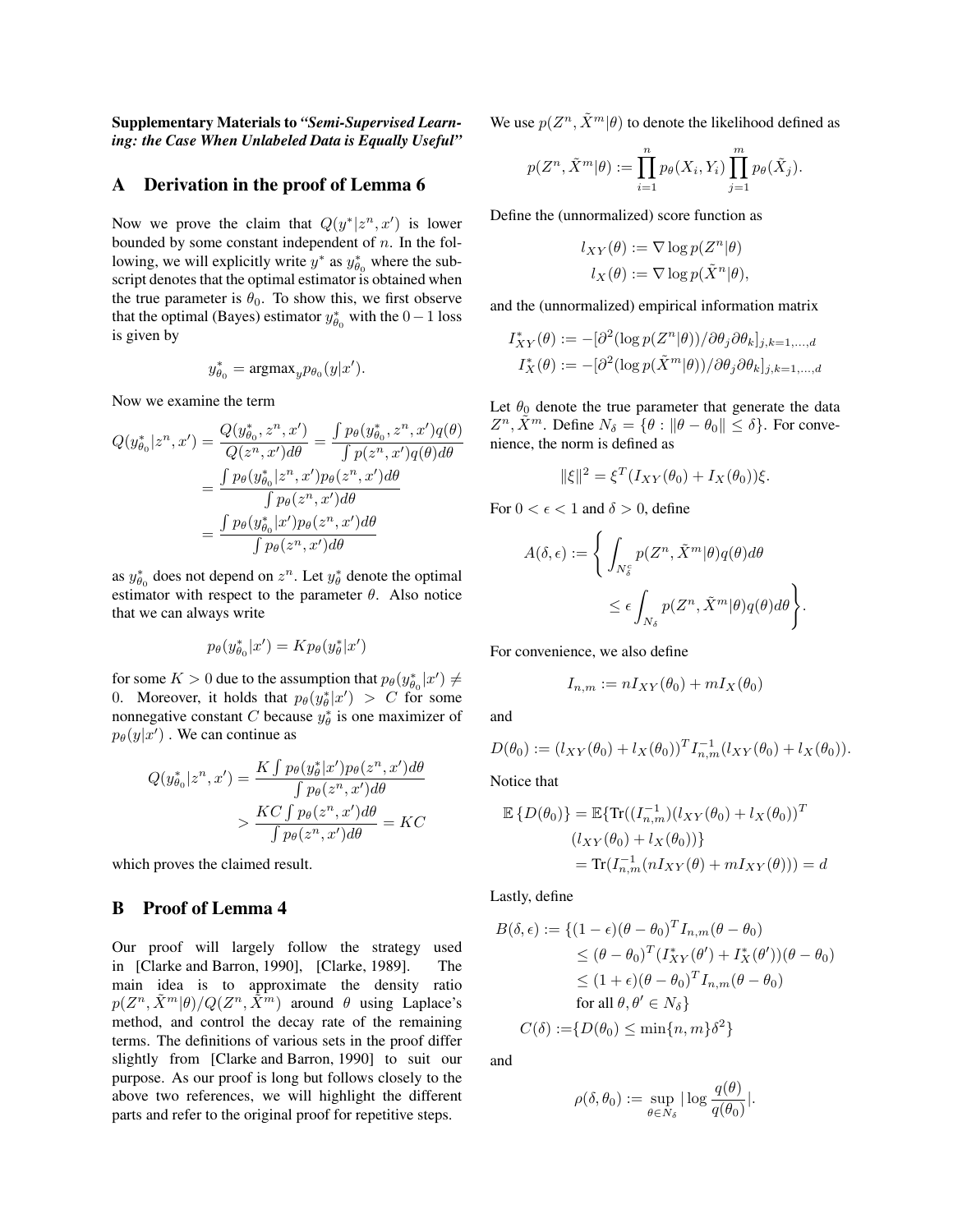In the sequel, we assume that both  $m, n$  increase in a way that either  $m = \alpha n$  for some  $\alpha > 0$ , or  $m = n^{1+\gamma}$  for some  $\gamma > 0$ . Following [Clarke and Barron, 1990], we have following upper and lower bounds on the density ratio.

Lemma 6 *Assume that the Condition 1 is satisfied, and*  $q(\theta)$  *continuous at*  $\theta_0$ *. Then on the set*  $A \cap B$ *, we have* 

$$
\frac{Q(Z^n,\tilde{X}^m)}{p(Z^n,\tilde{X}^m|\theta_0)} \leq (1+\epsilon)q(\theta_0)e^{\rho(\delta,\theta_0)}(2\pi)^{d/2}
$$

$$
\cdot e^{1/(2(1-\epsilon))D(\theta_0)}|(1-\epsilon)I_{n,m}|^{-1/2}
$$

*On the set*  $B \cap C$ *, we have* 

$$
\frac{Q(Z^n, \tilde{X}^m)}{p(Z^n, \tilde{X}^m | \theta_0)} \ge q(\theta_0) e^{-\rho(\delta, \theta_0)} (2\pi)^{d/2} e^{1/(2(1+\epsilon))D(\theta_0)}
$$
  
 
$$
\cdot (1 - 2^{d/2} e^{-\epsilon^2 \min\{n, m\}\delta^2/8}) | (1+\epsilon) I_{n,m} |^{-1/2}
$$

**Proof:** The proof of this lemma is very similar to the proof of [Clarke and Barron, 1990, Lemma 4.1], except for minor modifications to account for the different definition of the set  $B(\delta, \epsilon)$  and  $C(\delta)$ . The main idea is to use Laplace's method to approximate the integration in  $Q(Z^n, \tilde{X}^m)$  around the true parameter  $\theta_0$ . We omit the details.

Recall that  $D(p(X^n, Y^n, \tilde{X}^m | \theta) || Q(X^n, Y^n, \tilde{X}^m)) =$  $\mathbb{E}\left\{\log \frac{p(X^n, Y^n, \tilde{X}^m | \theta)}{Q(X^n, Y^n, \tilde{X}^m)}\right\}$ . Given the above bounds, we now can define the reminder term Re as follows.

$$
Re := \log \frac{p(Z^n, \tilde{X}^m | \theta_0)}{Q(Z^n, \tilde{X}^m)}
$$
  
-  $\left(\frac{d}{2} \log \frac{1}{2\pi} + \log \frac{1}{q(\theta_0)} + \frac{1}{2} \log |I_{n,m}| - D(\theta_0)/2\right).$ 

It is clear that Lemma 4 is established if we show the expectation of Re converges to 0 with an appropriate rate, which we will do next.

Equipped with Lemma 6, and using the same argument as in [Clarke and Barron, 1990, pp.464] (see also [Clarke and Barron, 1994]), we can show the following upper bound and lower bounds on  $\mathbb{E}\{Re\}$ :

$$
\mathbb{E}\left\{Re\right\}
$$
\n
$$
\geq -\log(1+\epsilon) - \rho(\delta, \theta_0) - \frac{\epsilon}{2(1-\epsilon)}d + \frac{d}{2}\log(1-\epsilon)
$$
\n
$$
+ \mathbb{P}\left\{(A \cap B)^c\right\} (\log \mathbb{P}\left\{(A \cap B)^c\right\} + \frac{d}{2}\log \frac{1}{2\pi})
$$
\n
$$
- \mathbb{P}\left\{(A \cap B)^c\right\} \log \frac{\sqrt{|I_{n,m}|}}{q(\theta_0)} \tag{9}
$$

and

$$
\mathbb{E}\left\{Re\right\} \leq \rho(\delta,\theta_0) + \frac{\epsilon}{2(1+\epsilon)}d + \frac{d}{2}\log(1+\epsilon)
$$
  
\n
$$
-\log(1 - 2^{d/2}e^{-\epsilon^2 \min\{m,n\}\delta^2/8}) + \mathbb{E}\left\{D(\theta_0)\mathbf{1}_{(B\cap C)^c}\right\}
$$
  
\n
$$
+ \mathbb{P}\left\{(B\cap C)^c\right\}\left(\frac{d}{2}\log\frac{1}{2\pi} + |\log \int_{N_\delta} q(\theta)d\theta| \quad (10)
$$
  
\n
$$
+ \log \frac{\sqrt{|I_{n,m}|}}{q(\theta_0)}\right)
$$
  
\n
$$
+ n \mathbb{P}\left\{(B\cap C)^c\right\} \mathbb{E}\left\{f(Z)\right\} + m \mathbb{P}\left\{(B\cap C)^c\right\} \mathbb{E}\left\{f(\tilde{X})\right\}
$$
  
\n
$$
+ (n \mathbb{P}\left\{(B\cap C)^c\right\})^{\frac{1}{2}} \mathbb{E}\left\{f^2(Z)\right\}^{\frac{1}{2}}
$$
  
\n
$$
+ (m \mathbb{P}\left\{(B\cap C)^c\right\})^{\frac{1}{2}} \mathbb{E}\left\{f^2(\tilde{X})\right\}^{\frac{1}{2}}
$$
  
\n
$$
+ (n \mathbb{P}\left\{(B\cap C)^c\right\})^{\frac{1}{2}} \mathbb{E}\left\{f^2(\tilde{X})\right\}^{\frac{1}{2}}
$$
  
\n
$$
(11)
$$

where  $f(\cdot) := \sup_{\theta', \theta'' \in N_{\delta}} (\theta' - \theta_0)^T \nabla \log p(\cdot | \theta'')$ 

The following lemmas (Lemma 7, 8, 9) show that the probability that  $(Z^n, \tilde{X}^m)$  belongs to each of the set  $A^c$ ,  $B^c$  and  $C^c$  is smaller than  $O(e^{-\min\{m,n\}\rho})$  for some  $\rho > 0$ . We also show in Lemma 7 and 8 that we can take  $\epsilon = e^{-\max\{m,n\}r}$  for some  $r > 0$ . Moreover, as we can choose the prior distribution  $q(\theta)$  to our liking (cf. Lemma 1), we will choose  $q(\theta)$  to be the uniform distribution over  $\Lambda$ , so that  $\rho(\delta, \theta_0) = 0$ . So the first four terms in the lower bound (9) scales as  $O(\epsilon)$  =  $O(e^{-\min\{m,n\}}) = o(1/\max\{m,n\})$  for large m and n. Notice that  $|I_{n,m}|$  scales as  $\log \max\{m, n\}$ , so the last two terms in (9) scale as  $O(e^{-\min\{m,n\}}\max\{m,n\})$ which is also  $o(1/\max\{m, n\})$  for large m and n.

For the upper bound in (11), by choosing  $q(\theta)$  to be the uniform distribution, the first four terms scales as  $O(e^{-\min\{m,n\}})$  as in the lower bound. Using the same argument as in [Clarke and Barron, 1994, pp. 51],  $\mathbb{E}\left\{D(\theta_0)\mathbf{1}_{(B\cap C)^c}\right\}$  can be upper bounded using Hölder's inequality by  $O(P \{ (B \cap C)^c \}^{s/(1+s)})$  for some  $s > 0$ . Furthermore, we can make |f| a very small constant by choosing  $\delta$  sufficiently small. So it is easy to see that the rest terms in (11) are of the order  $O(e^{-\min\{m,n\} s/(1+s)})+O(\sqrt{e^{-\min\{m,n\}\max\{m,n\}}})$ which also scales as  $o(1/\max\{m, n\})$  for large m and n. In the following, we conclude the proof by showing that the probability of the set  $A^c, B^c, C^c$  is upper bounded by an exponentially fast decaying term.

**Lemma 7 (Probability of**  $A^c$ ) Assume Condition 2 *holds so that for all*  $\theta \in N_{\delta}$ *, the (normalized) Renyi divergence of order*  $1 + \lambda$ 

$$
\int p(x|\theta_0)^{1+\lambda} p(x|\theta)^{-\lambda} dx, \int p(x,y|\theta_0)^{1+\lambda} p(x,y|\theta)^{-\lambda} dx dy
$$

*are bounded for some*  $\lambda > 0$  *small enough. Let*  $n' =$ max{n, m}*. Then for* δ *sufficiently small, there is an*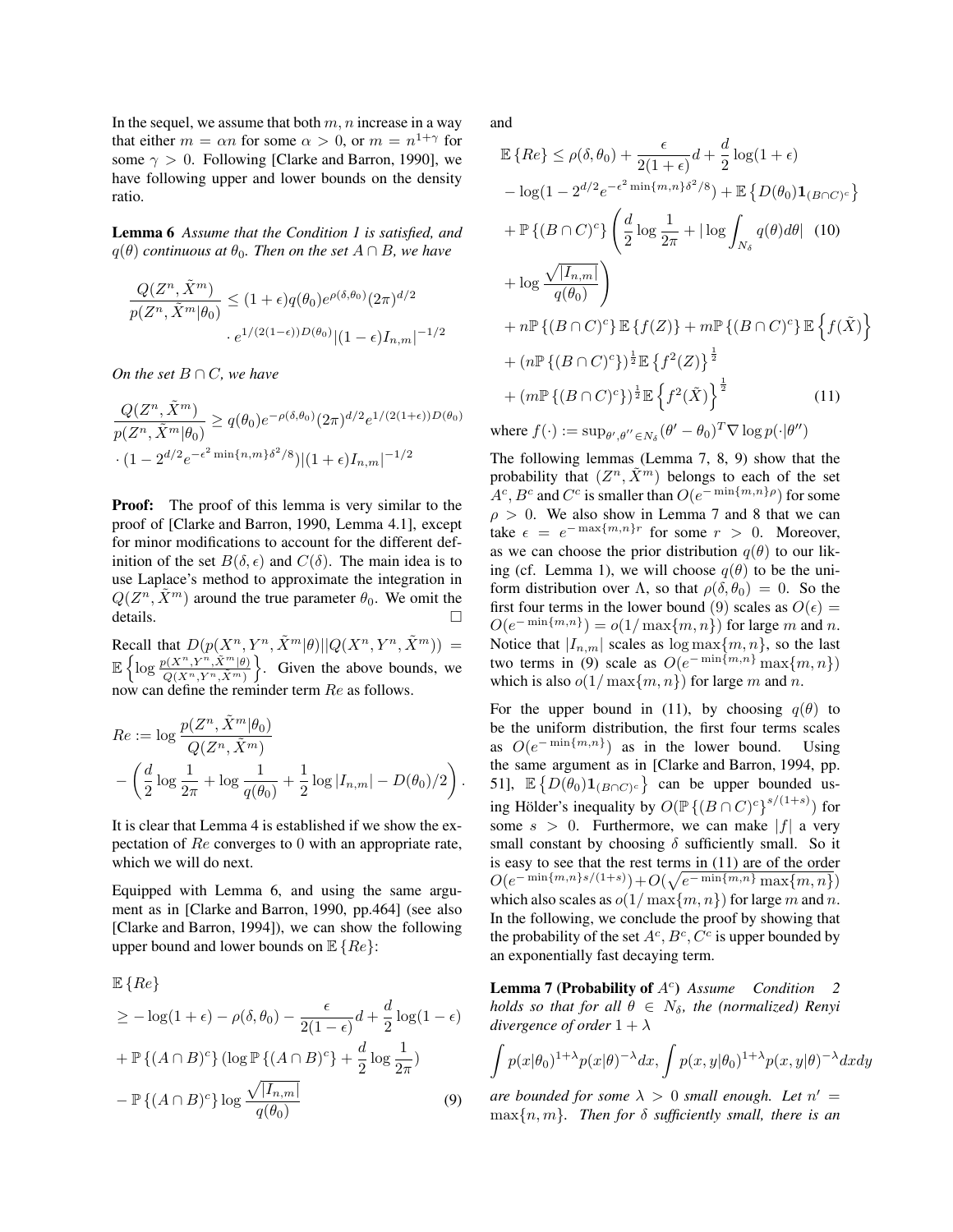$r > 0$  *and*  $\rho > 0$  *so that* 

$$
\mathbb{P}\left\{ (Z^n, \tilde{X}^m) \in A^c(\delta, e^{-n'r}) \right\} = O(e^{-\min\{m, n\}\rho})
$$

**Proof:** For simplicity, we use T to denote  $(Z^n, \tilde{X}^m)$  in the proof. For any given  $r' > 0$ , define the event

$$
U = \left\{ e^{-n'r'} p(T|\theta_0) < \int_{N_\delta} q(\theta) p(T|\theta) d\theta \right\}.
$$

We have

$$
\mathbb{P}\left\{A^{c}(\delta, e^{-n'r})\right\} \n= \mathbb{P}\left\{\int_{N_{\delta}} p(T|\theta)q(\theta)d\theta < e^{n'r}\int_{N_{\delta}^{c}} p(T|\theta)q(\theta)d\theta\right\} \n\leq \mathbb{P}\left\{U \cap \left\{\int_{N_{\delta}} p(T|\theta)q(\theta)d\theta\right\} \n< e^{n'r}\int_{N_{\delta}^{c}} p(T|\theta)q(\theta)d\theta\right\} + \mathbb{P}\left\{U^{c}\right\} \n\leq \mathbb{P}\left\{p(T|\theta_{0}) < e^{n'(r+r')}\int_{N^{c}} q(\theta)p(T|\theta)d\theta\right\} \n+ \mathbb{P}\left\{e^{nr'}\int_{N_{\delta}} p(T|\theta)q(\theta)d\theta < p(T|\theta_{0})\right\}
$$
\n(12)

by intersecting with  $U$  and  $U<sup>c</sup>$ .

We first study the second term in (12) and show that it converges to zero exponentially. We follow the argument used in [Clarke, 1999]. Define  $Q(T|N_{\delta}) = \int_{N_{\delta}} p(X|\theta)q(\theta|N_{\delta})d\theta$  where  $q(\theta|N_{\delta}) =$  $q(\theta)/(\int_{N_\delta} q(\theta)d\theta)$ . Define  $\tilde{r} = r' - \frac{1}{n}\log \int_{N_\delta} q(\theta)d\theta$ . Applying Jensen's inequality, we can upper bound the second term in (12) as

$$
\mathbb{P}\left\{\log\frac{p(T|\theta_{0})}{Q(T|N_{\delta})} > n'\tilde{r}\right\}
$$
\n
$$
\leq \mathbb{P}\left\{\log p(T|\theta_{0}) - \int_{N_{\delta}} \log p(T|\theta)q(\theta|N_{\delta})d\theta > n'\tilde{r}\right\}
$$
\n
$$
= \mathbb{P}\left\{\int_{N_{\delta}} \log \frac{p(Z^{n}|\theta_{0})}{p(Z^{n}|\theta_{0})}q(\theta|N_{\delta})d\theta
$$
\n
$$
+ \int_{N_{\delta}} \log \frac{p(\tilde{X}^{m}|\theta_{0})}{p(\tilde{X}^{m}|\theta)}q(\theta|N_{\delta})d\theta > n'\tilde{r}\right\}
$$
\n
$$
= \mathbb{P}\left\{\sum_{i=1}^{n} g(Z_{i}) + \sum_{j=1}^{m} g(X_{j}) > n'\tilde{r}\right\}
$$
\n
$$
\leq \mathbb{P}\left\{\frac{1}{n'}\sum_{i=1}^{n} g(Z_{i}) > \tilde{r}/2\right\} + \mathbb{P}\left\{\frac{1}{n'}\sum_{i=1}^{m} g(X_{j}) > \tilde{r}/2\right\}
$$
\n
$$
\leq \mathbb{P}\left\{\frac{1}{n}\sum_{i=1}^{n} g(Z_{i}) > \tilde{r}/2\right\} + \mathbb{P}\left\{\frac{1}{m}\sum_{i=1}^{m} g(X_{j}) > \tilde{r}/2\right\}
$$

where we define

$$
g(\cdot) := \int_{N_{\delta}} \log \frac{p(\cdot|\theta_0)}{p(\cdot|\theta)} q(\theta|N_{\delta}) d\theta.
$$

Notice that the expectation of  $g$  is  $\int_{N_\delta} D(p_{\theta_0} || p_\theta) w(\theta | N_\delta) d\theta$  is less than any fixed  $\tilde{r}/2$ for  $\delta$  sufficiently small. If it holds that for any  $\theta$  in  $N_{\delta}$ , moment generating functions  $\int p(x|\theta_0)e^{\lambda g(x)}dx$  and  $\int p(x,y|\theta_0)e^{\lambda g(x,y)}dxdy$  exist for some  $\lambda \in I$  where I is an interval including 0, then using the standard Cramér-Chernoff method (see, e. g. [Boucheron et al., 2013]), both probabilities in the last inequality are upper bounded by terms in the order of  $O(e^{-\rho n})$  and  $O(e^{-\rho m})$ for some  $\rho > 0$ , respectively.

It can be shown that the existence of the moment generating function is guaranteed if Condition 2 holds. Indeed, applying Jensen's inequality gives

$$
e^{\lambda g(x)} \le \int \left(\frac{p(x|\theta_0)}{p(x|\theta)}\right)^{\lambda} q(\theta|N_{\delta}) d\theta.
$$

Hence the moment generating function is bounded by

$$
\int p(x|\theta_0) \left(\frac{p(x|\theta_0)}{p(x|\theta)}\right)^{\lambda} q(\theta|N_{\delta}) d\theta dx
$$

which is upper bounded by the (unnormalized) Renyi divergence.

The first term in (12) can also be shown to be of the order of  $O(e^{-\min\{n,m\}r''})$  for some  $r'' > 0$ . The proof is essentially the same as in [Clarke and Barron, 1990, Prop. 6.3] (see also [Clarke and Barron, 1994, pp. 49-50]), and is omitted here.

Lemma 8 (Probability of  $B^c$ ) Assume that Condition 3 *holds. Then for*  $\delta$  *sufficiently small, there is a*  $\rho > 0$  *such that*

$$
\mathbb{P}\left\{(Z^n, \tilde{X}^m) \in B^c(\delta, \epsilon)\right\} = O(e^{-\min\{m, n\}\rho})
$$

Proof: Using the same argument as in [Clarke, 1989, pp. 42], the set  $B(\delta, \epsilon)$  can be rewritten as

$$
\left\{ \left| \frac{\xi^T I_{m,n}^{-1/2} (I_{XY}^*(\theta') + I_X^*(\theta') - I_{n,m}) I_{m,n}^{-1/2} \xi}{\xi^T \xi} \right| < \epsilon \right\},\
$$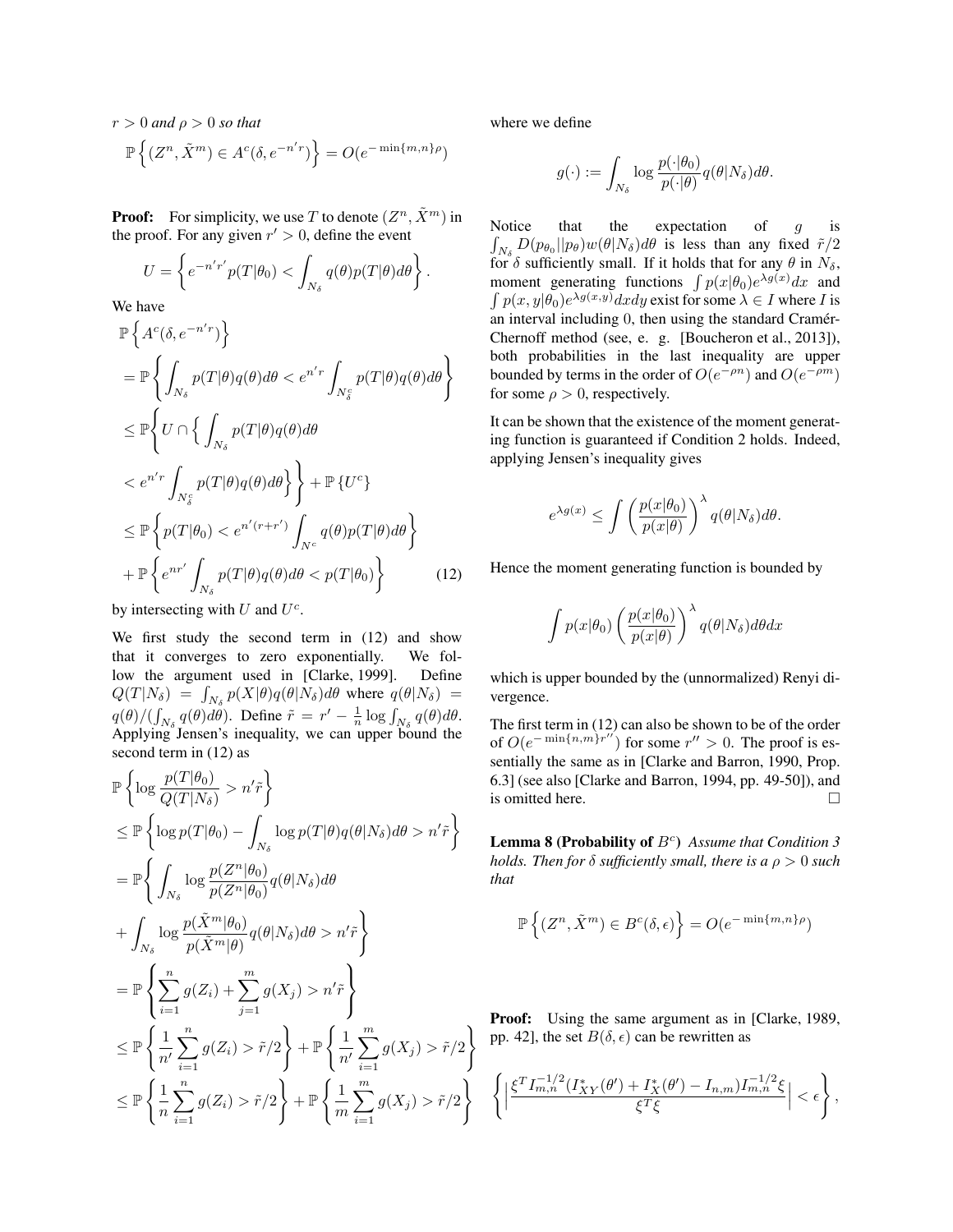where  $\xi = I_{m,n}^{1/2}(\theta - \theta_0)$ , and we can upper bound the probability of  $B^c$  by

$$
\mathbb{P}\left\{ (Z^n, \tilde{X}^m) \in B^c(\delta, \epsilon) \right\}
$$
\n
$$
\leq \sum_{j,k} \left( \mathbb{P}\left\{ \sup_{|\theta_0 - \theta| < \delta} \left| \frac{1}{n} \sum_{i=1}^n I_{j,k}^*(\theta, i) - \frac{1}{n} \sum_{i=1}^n I_{j,k}^*(\theta_0, i) \right| \right\}
$$
\n
$$
+ \mathbb{P}\left\{ \left| \frac{1}{n} \sum_{i=1}^n I_{j,k}^*(\theta_0, i) - I_{j,k}(\theta_0, i) \right| > \frac{\epsilon}{4d} \right\}
$$
\n
$$
+ \mathbb{P}\left\{ \sup_{|\theta_0 - \theta| < \delta} \left| \frac{1}{m} \sum_{\ell=1}^m \tilde{I}_{j,k}^*(\theta) - \frac{1}{m} \sum_{\ell=1}^m \tilde{I}_{j,k}^*(\theta_0) \right| > \frac{\epsilon}{4d} \right\}
$$
\n
$$
+ \mathbb{P}\left\{ \left| \frac{1}{m} \sum_{\ell=1}^m \tilde{I}_{j,k}^*(\theta_0) - \tilde{I}_{j,k}(\theta_0) \right| > \frac{\epsilon}{4d} \right\}
$$

where we use  $I_{j,k}^*(\theta,i), \tilde{I}_{j,k}^*(\theta,\ell)$  to denote  $-\frac{\partial^2}{\partial \theta}$  $\frac{\partial^2}{\partial \theta_j \partial \theta_k} \log p(Z_i|\theta)$  and  $-\frac{\partial^2}{\partial \theta_j \partial \theta_k}$  $\frac{\partial^2}{\partial \theta_j \partial \theta_k} \log p(\tilde{X}_\ell|\theta)$  respectively, and use  $I_{j,k}(\theta)$ ,  $\tilde{I}_{j,k}(\theta)$  to denote the j, k entry of  $I_{XY}(\theta)$  and  $I_X(\theta)$ , respectively. Using the standard Cramér-Chernoff method to replace the Chebyshev inequality with Chernoff inequality (applicable because Condition 3 holds) for the steps in [Clarke, 1989, pp. 43], it is easy to show that the first two terms are upper bounded by  $O(e^{-n\rho})$  and the last two terms are upper bounded by  $O(e^{-m\rho})$  for some  $\rho > 0$ .

Lemma 9 (Probability of  $C^c$ ) Assume that Condition 4 *holds. Then for some*  $\rho > 0$ *, we have* 

$$
\mathbb{P}\left\{(Z^n,\tilde{X}^m)\in C^c(\delta)\right\}\leq O(e^{-\min\{m,n\}\rho})
$$

**Proof:** Define  $l_i$  :=  $\nabla \log p(Z_i|\theta)$  and  $\tilde{l}_j$  =  $\nabla \log p(\tilde{X}_j|\theta)$ . We rewrite  $D(\theta_0)$  as

$$
D(\theta_0) = \left(\sum_{i=1}^n l_i + \sum_{j=1}^n \tilde{l}_j\right)^T I_{m,n}^{-1} \left(\sum_{i=1}^n l_i + \sum_{j=1}^n \tilde{l}_j\right)
$$
  
= 
$$
\sum_{i=1}^n l_i^T I_{m,n}^{-1} l_i + \sum_{k \neq i} l_i^T I_{m,n}^{-1} l_k
$$
  
+ 
$$
\sum_{j=1}^n \tilde{l}_j^T I_{m,n}^{-1} \tilde{l}_j + \sum_{k \neq j} \tilde{l}_j^T I_{m,n}^{-1} \tilde{l}_k
$$

Then

$$
\mathbb{P}\left\{ (Z^n, \tilde{X}^m) \in C^c(\delta) \right\} = \mathbb{P}\left\{ D(\theta_0) > \min\{m, n\} \delta^2 \right\} \n\leq \mathbb{P}\left\{ \frac{1}{n} \sum_{i=1}^n l_i^T I_{m,n}^{-1} l_i > \frac{\min\{m, n\} \delta^2}{4n} \right\} \n> \frac{\epsilon}{4d\Phi} \left\{ \frac{1}{n(n-1)} \sum_{k \neq i}^n l_i^T I_{m,n}^{-1} l_k > \frac{\min\{m, n\} \delta^2}{4n(n-1)} \right\} \n+ \mathbb{P}\left\{ \frac{1}{m} \sum_{j=1}^n \tilde{l}_j^T I_{m,n}^{-1} \tilde{l}_j > \frac{\min\{m, n\} \delta^2}{4m} \right\} \n+ \mathbb{P}\left\{ \frac{1}{m(m-1)} \sum_{k \neq j}^n \tilde{l}_j^T I_{m,n}^{-1} \tilde{l}_k > \frac{\min\{m, n\} \delta^2}{4m(m-1)} \right\} \n+ (13)
$$

We can show that each of the four terms has an exponentially fast decay. To see this notice that

$$
\mathbb{E}\left\{l_i^T I_{m,n}^{-1} l_i\right\} = \text{Tr}(I_{m,n}^{-1} \mathbb{E}\left\{l_i^T l_i\right\})
$$
\n
$$
\leq \frac{1}{\min\{m,n\}} \text{Tr}((I_{XY}(\theta) + I_X(\theta))^{-1} I_{XY})
$$
\n
$$
\leq \frac{1}{\min\{m,n\}} \text{Tr}((I_{XY}(\theta) + I_X(\theta))^{-1} (I_{XY}(\theta) + I_X(\theta)))
$$
\n
$$
= \frac{d}{\min\{m,n\}}
$$

where the inequalities hold because  $I_{XY}(\theta)$  and  $I_X(\theta)$ are positive definite.

$$
\mathbb{E}\left\{l_k^T I_{m,n}^{-1} l_i\right\} = \text{Tr}(I_{m,n}^{-1} \mathbb{E}\left\{l_k^T l_i\right\}\right) = 0
$$

as  $l_i$  and  $l_k$  are independent. Similarly, we also have

$$
\mathbb{E}\left\{\tilde{l}_j^T I_{m,n}^{-1} \tilde{l}_j\right\} \leq \frac{d}{\min\{m,n\}}
$$

and 
$$
\mathbb{E}\left\{\tilde{l}_k^T I_{m,n}^{-1} \tilde{l}_k\right\} = 0.
$$

Assume Condition 4 holds, the Chernoff bound shows that the first term in (13) can be upper bounded by a term of the form  $O(e^{-n\rho})$  for some  $\rho > 0$  if it holds that

$$
\frac{\min\{m, n\}\delta^2}{4n} > \frac{d}{\min\{m, n\}}
$$

which always holds for large enough n for the cases  $m =$  $\alpha n$  or  $m = n^{1+\gamma}$ . Similarly, the second term in (13) can be upper bounded by an exponentially fast decaying term if  $\frac{\min\{m,n\}\delta^2}{4n(n-1)} > 0$ , which is always holds for  $\delta > 0$ . The same argument holds for the last two terms in (13), which can be upper bounded by a term of the order  $O(e^{-m\rho})$ for some  $\rho > 0$ .